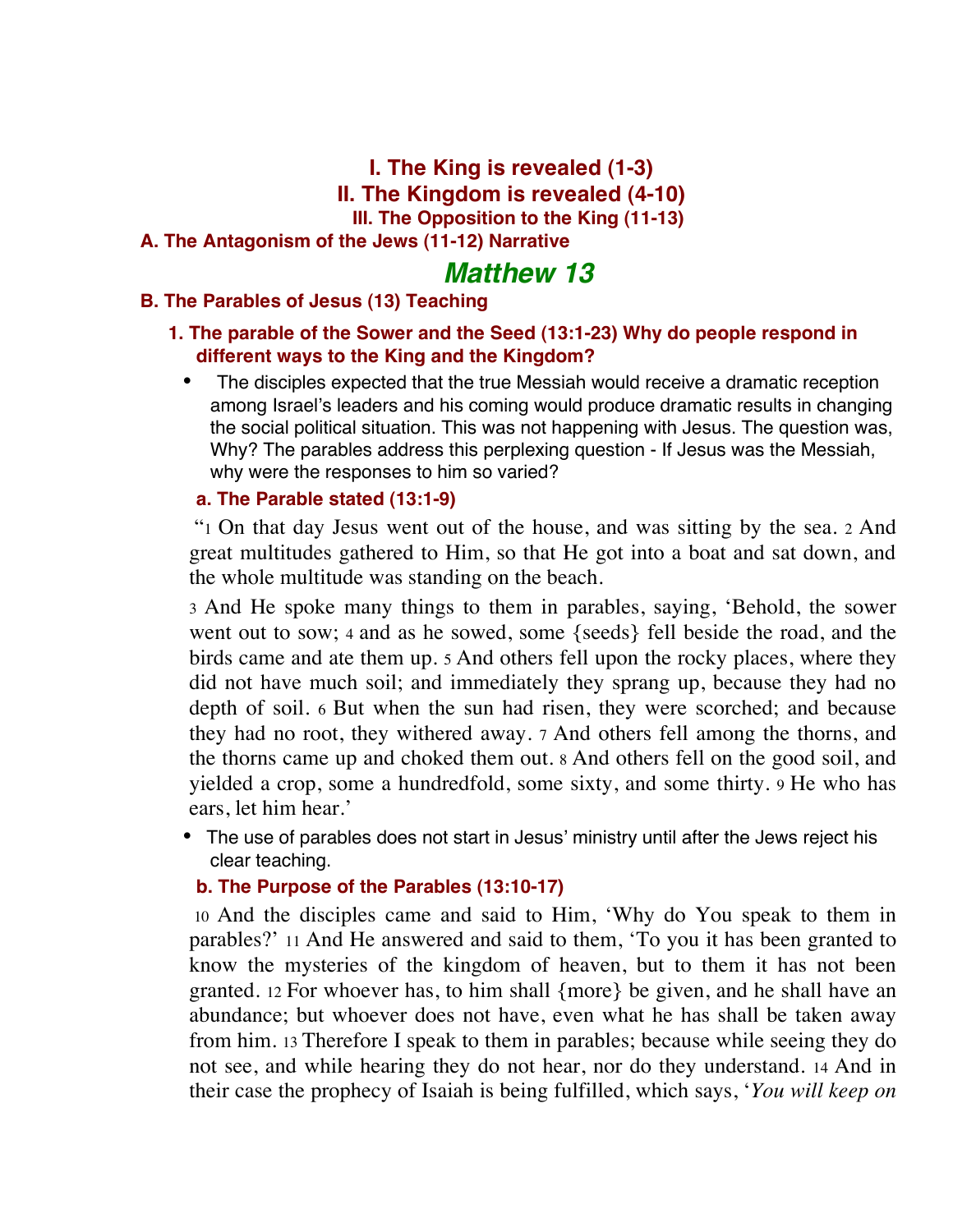*hearing, but will not understand; And you will keep on seeing, but will not perceive; 15 For the heart of this people has become dull, And with their ears they scarcely hear, And they have closed their eyes Lest they should see with their eyes, And hear with their ears, And understand with their heart and return, And I should heal them*.' 16 But blessed are your eyes, because they see; and your ears, because they hear. 17 For truly I say to you, that many prophets and righteous men desired to see what you see, and did not see {it}; and to hear what you hear, and did not hear {it}.

- The Pharisees had equated their oral traditions (which forbade the harvesting of grain on the Sabbath)with the will of God for everyone.
- The quote from Isa.6 comes from a context where Isaiah was asked to preach a message of judgment on those who were not willing to hear.
- Verse 12 is explained by the Isaiah quote. Those who respond to the signs and miracles with faith will receive more teaching. Those who do not will lose the significance of the little they had.

#### **c. The Parable explained (13:18-23)**

18 'Hear then the parable of the sower. 19 When anyone hears the word of the kingdom, and does not understand it, the evil {one} comes and snatches away what has been sown in his heart. This is the one on whom seed was sown beside the road. 20 And the one on whom seed was sown on the rocky places, this is the man who hears the word, and immediately receives it with joy; 21 yet he has no {firm} root in himself, but is {only} temporary, and when affliction or persecution arises because of the word, immediately he falls away. 22 And the one on whom seed was sown among the thorns, this is the man who hears the word, and the worry of the world, and the deceitfulness of riches choke the word, and it becomes unfruitful. 23 And the one on whom seed was sown on the good soil, this is the man who hears the word and understands it; who indeed bears fruit, and brings forth, some a hundredfold, some sixty, and some thirty.'

• The good news of the gospel will be rejected by most people.

### **2. The Parables of the Kingdom (13:24-50)**

#### **a. The Parable of the Wheat and Weeds (13:24-30)**

24 He presented another parable to them, saying, 'The kingdom of heaven may be compared to a man who sowed good seed in his field. 25 But while men were sleeping, his enemy came and sowed tares also among the wheat, and went away. 26 But when the wheat sprang up and bore grain, then the tares became evident also. 27 And the slaves of the landowner came and said to him, 'Sir, did you not sow good seed in your field? How then does it have tares?' 28 And he said to them, 'An enemy has done this!' And the slaves said to him, 'Do you want us, then, to go and gather them up?' 29 But he said, 'No; lest while you are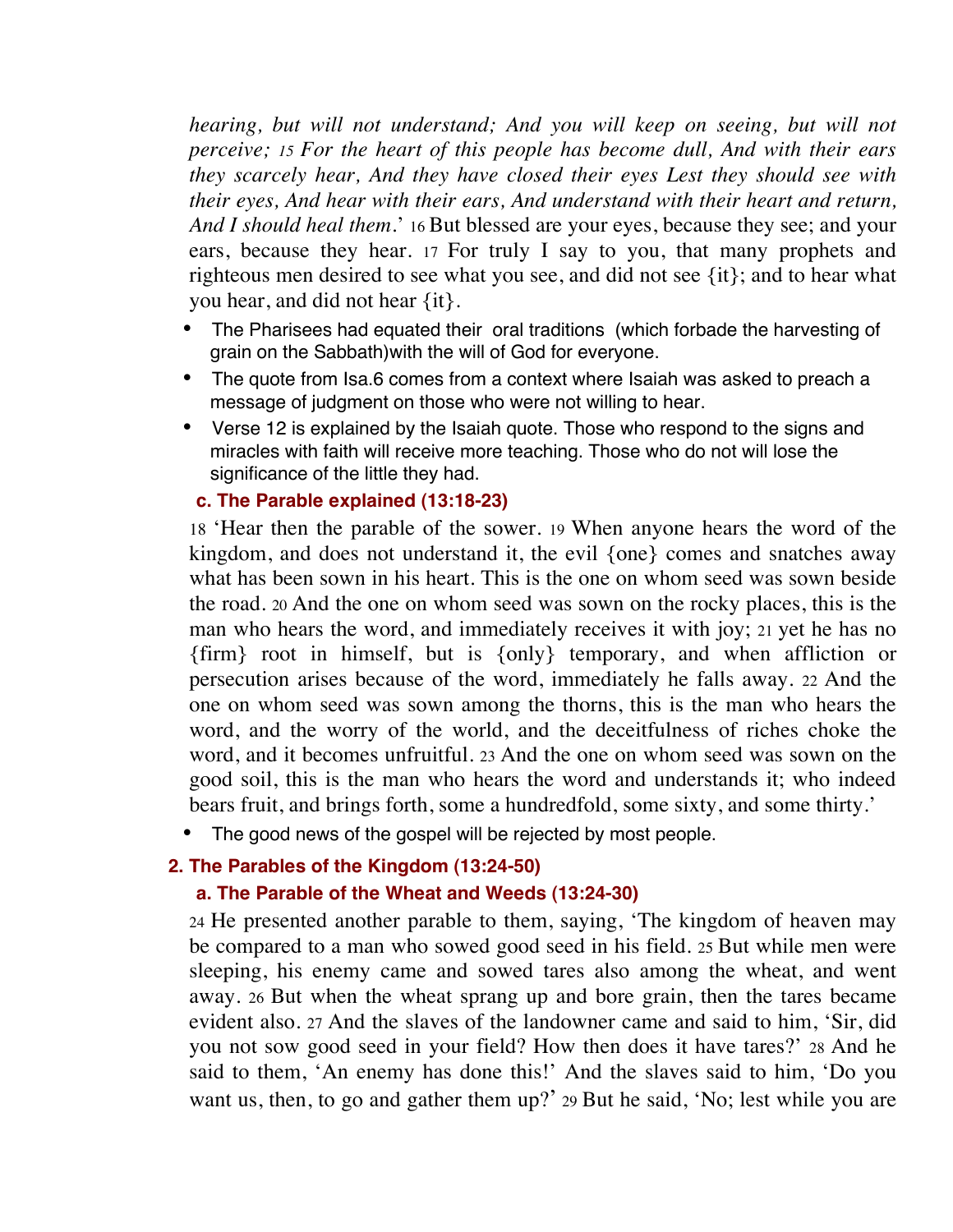gathering up the tares, you may root up the wheat with them. 30 Allow both to grow together until the harvest; and in the time of the harvest I will say to the reapers, 'First gather up the tares and bind them in bundles to burn them up; but gather the wheat into my barn.''

• People with genuine faith and people with a false profession of faith will exist together between Christ's two Advents.

### **b. The Parable of the Mustard Seed (13:31-32).**

31 He presented another parable to them, saying, 'The kingdom of heaven is like a mustard seed, which a man took and sowed in his field; 32 and this is smaller than all {other} seeds; but when it is full grown, it is larger than the garden plants, and becomes a tree, so that *the birds of the air come and nest in its branches.'*

• Christendom, including believers and unbelievers, will grow rapidly from a small beginning.

### **c. The Parable of the Leaven (13:33)**

33 He spoke another parable to them, 'The kingdom of heaven is like leaven, which a woman took, and hid in three pecks of meal, until it was all leavened.'

34 All these things Jesus spoke to the multitudes in parables, and He did not speak to them without a parable, 35 so that what was spoken through the prophet might be fulfilled, saying, *'I will open My mouth in parables; I will utter things hidden since the foundation of the world.'*

- The influence of the kingdom will be hard to detect except by looking at the resulting fruit in a life or culture.
- Its influence will effect every area of life.
- The quotation from Ps.78 comes from a Psalm of judgment against those who did not have an ear to hear the Word of God. I Cor.14:20-22 presents a similar situation where "tongues" (uninterpreted) constitutes a judgment on the early church.

### **d. The Parable of the Wheat and Weeds Explained (13:36-43)**

36 Then He left the multitudes, and went into the house. And His disciples came to Him, saying, 'Explain to us the parable of the tares of the field.' 37 And He answered and said, 'The one who sows the good seed is the Son of Man, 38 and the field is the world; and {as for} the good seed, these are the sons of the kingdom; and the tares are the sons of the evil {one;} 39 and the enemy who sowed them is the devil, and the harvest is the end of the age; and the reapers are angels. 40 Therefore just as the tares are gathered up and burned with fire, so shall it be at the end of the age. 41 The Son of Man will send forth His angels, and they will gather out of His kingdom all stumbling blocks, and those who commit lawlessness, 42 and will cast them into the furnace of fire; in that place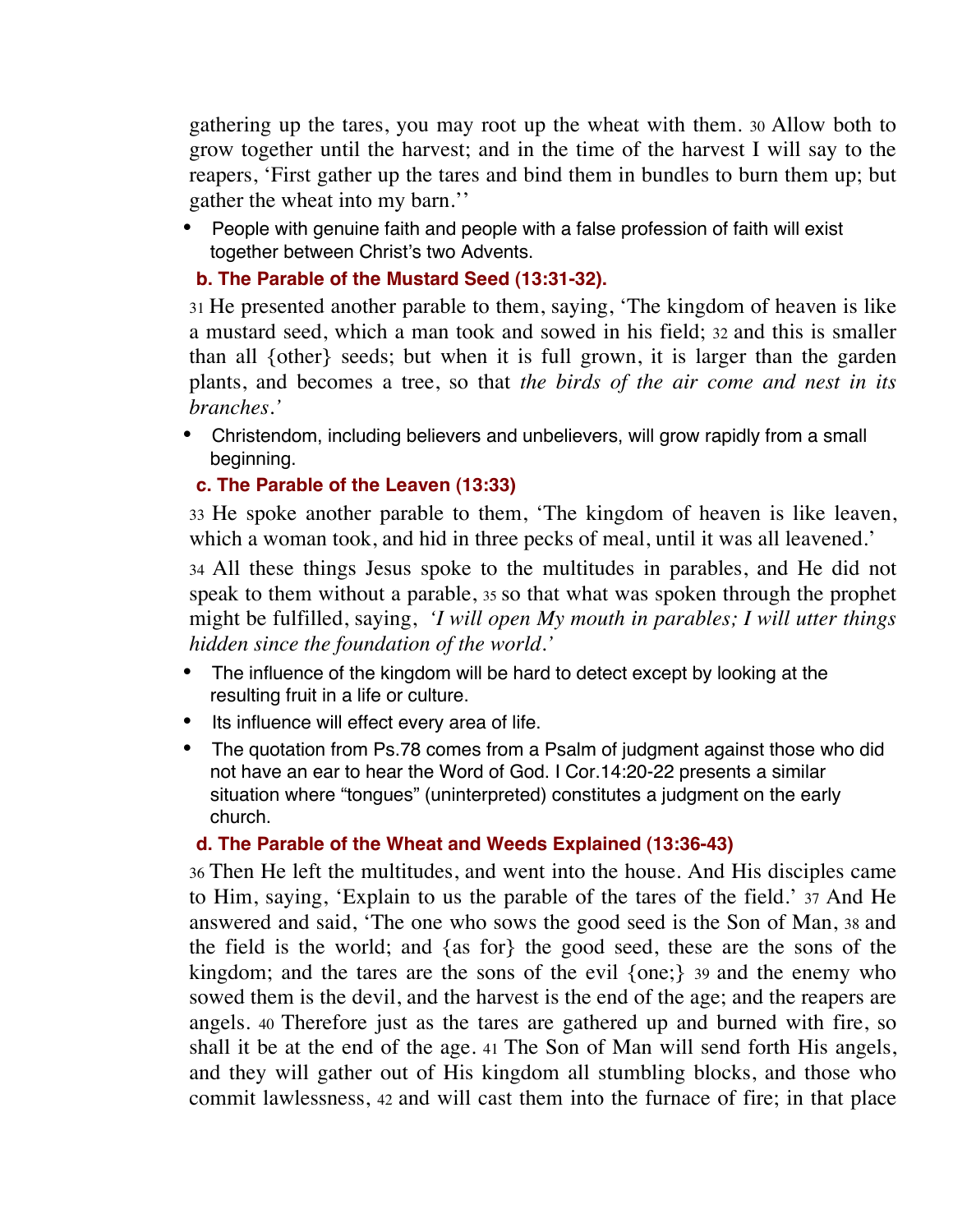there shall be weeping and gnashing of teeth. 43 Then *the righteous will shine forth as the sun* in the kingdom of their Father. He who has ears, let him hear.

• The Pharisees had equated their oral traditions (which forbade the harvesting of grain on the Sabbath)with the will of God for everyone.

### **e. The Parable of the Hidden Treasure (13:44)**

44 'The kingdom of heaven is like a treasure hidden in the field, which a man found and hid; and from joy over it he goes and sells all that he has, and buys that field.

• Christ came to purchase (redeem) Israel, God's treasured possession.

### **f. The Parable of the Pearl (13:45-46)**

45 Again, the kingdom of heaven is like a merchant seeking fine pearls, 46 and upon finding one pearl of great value, he went and sold all that he had, and bought it.

- Christ gave His life to provide redemption for the church.
- This parable describes two truths 1) What Christ did to purchase our redemption, 2) What we should do in repenting and following Christ.

# **g. The Parable of the Net (13:47-50)**

47 Again, the kingdom of heaven is like a dragnet cast into the sea, and gathering {fish} of every kind; 48 and when it was filled, they drew it up on the beach; and they sat down, and gathered the good {fish} into containers, but the bad they threw away. 49 So it will be at the end of the age; the angels shall come forth, and take out the wicked from among the righteous, 50 and will cast them into the furnace of fire; there shall be weeping and gnashing of teeth.

- Angels will separate the wicked from the righteous when Christ comes.
- The church will be made up of many, who falsely profess faith in Christ.
- The purification of he church will not take place until the judgment.

# **3. The Responsibility of those who Understand the Parable of the Householder (13:51-52)**

51 'Have you understood all these things?' They said to Him, 'Yes.' 52 And He said to them, 'Therefore every scribe who has become a disciple of the kingdom of heaven is like a head of a household, who brings forth out of his treasure things new and old.'

- Jesus (the scribe of the Kingdom) brings teaching that is a reminder of accepted truths and also some new concepts.
- Christianity has its roots in the Old Testament but it does not echo the theology of the Old Testament. It builds on it.

# **4. Conclusion to the Parables, continuation of ministry (13:53-58)**